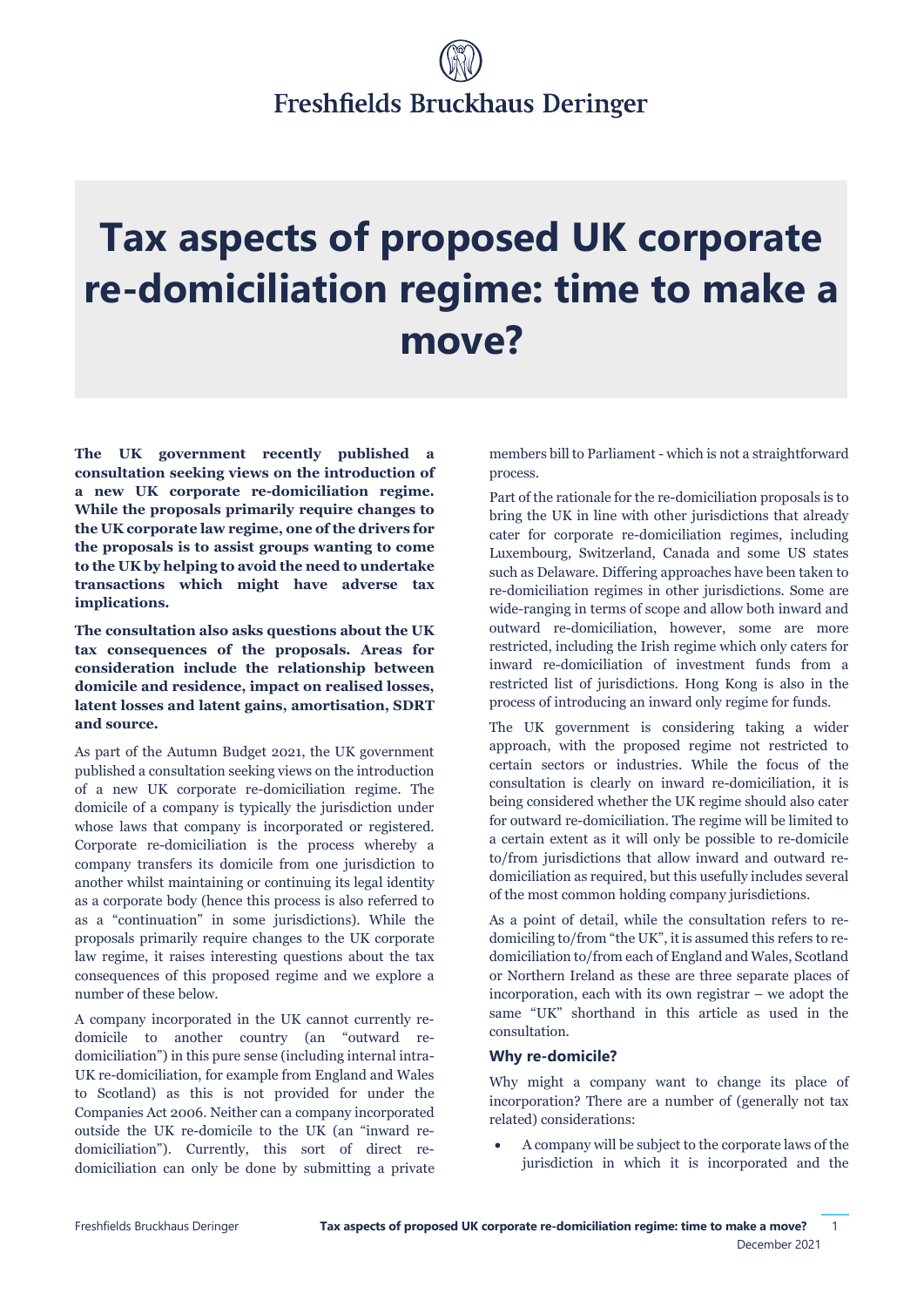requirements of some jurisdictions will fit better with a group's strategy and circumstances than others.

- Some groups may want to reinforce their credibility and transparency by being subject to the UK's comprehensive disclosure rules (including increasing ESG/stakeholder/governance disclosure requirements for annual reports).
- Place of incorporation is relevant to which regulatory regime applies (and hence why some re-domiciliation regimes focus on investment funds).
- Easier access to UK capital markets.
- Groups including companies that, for historic reasons, are incorporated in offshore jurisdictions such as the Cayman Islands or the BVI and tax resident in the UK may see this as an opportunity to tidy up their group structures - particularly in the wake of the Panama and Pandora Papers leaks groups may be keen to remove these offshore jurisdictions from their corporate structures to reduce the potential for reputational damage.

For companies that do want to change their place of incorporation, a re-domiciliation regime offers the potential for a smoother mechanism for achieving this as compared to those that are currently available. Depending on the reasons for wanting to re-domicile, these might include creating a new UK company and transferring assets from the foreign entity to the new UK company, or creating a new UK holding company to acquire the shares in/assets of the foreign entity, with the latter route also requiring a further group reorganisation to move assets/shares from the foreign entity. These mechanisms are complex and costly to implement, including dealing with a variety of cross-border legal, tax and regulatory issues.

#### **Corporate tax residence and re-domiciliation**

The consultation asks whether a non-UK company redomiciling to the UK should be treated in the same way for tax residence purposes as a company originally incorporated in the UK, that is: automatically UK tax resident unless it is treaty non-resident. It would seem somewhat unbalanced for there to be different corporate tax residence rules for originally UK incorporated companies versus re-domiciled UK companies, but it is worth considering why the rules may differ and what the implications of this would be.

It is not intended that an economic substance test will be required in order to re-domicile to the UK, meaning that a non-UK company could re-domicile to the UK without moving any substantial functions to the UK. This raises the question whether it will always be appropriate to automatically classify a company re-domiciling to the UK as UK tax resident. In this vein the consultation asks whether instead a re-domiciled company should only be

UK tax resident if its central management and control (*CMC*) is in the UK (the *CMC route*).

How would the CMC route apply in different scenarios? Take the example of a company re-domiciling to the UK from Country X which intends for its CMC to remain in Country X. If Country X has a double tax treaty (*DTT*) with the UK including a basic place of effective management residence tie-breaker test, tax residence would remain with Country X in any event. The position is more nuanced where (as is now more common) the DTT includes a mutual agreement procedure (*MAP*) residence tie-breaker test. In that situation, the CMC route would mean that a MAP application would not be necessary to clarify that the tax residence remains in Country X. In a situation where it is clear that the MAP ruling would confirm the company's tax residence should remain in Country X this would be helpful for both the taxpayer and HMRC as it removes the administrative burden and time required for the MAP application.

However, if Country X is not a treaty jurisdiction (or is a state pursuant to which a MAP treaty tie-breaker may not necessarily result in residence being located where CMC is located) and the CMC route is followed, the UK could potentially miss out on taxing rights over a UK domiciled company in a way that it would not for an originally UK incorporated company that is automatically UK tax resident.

Where Country X is a treaty jurisdiction which does not use a CMC type residence test, the implications will be more reliant on Country X's domestic law position and so would need to be considered on a case by case basis. If the outbound jurisdiction has only an incorporation tax residence test and the UK adopts the CMC route – will the company be tax resident in neither jurisdiction? The US is perhaps the most obvious example of this. However, in this case the US anti-inversion rules may apply to mean that a company re-domiciling from, say, Delaware to the UK would continue to be US tax resident, unless it can satisfy the test for demonstrating that substantial business activities are carried on in the UK. In the event that the UK rules applied such that the re-domiciling company was treated as UK tax resident (either because CMC is moved to the UK, or the CMC route is not adopted), the company would be resident in the UK and resident in the US by virtue of the anti-inversion rules. It is thought unlikely that the US would accept this dual residence should be resolved by means of the UK/US DTT MAP residence tie-breaker, because the applicable US rule is a specific domestic deeming provision.

Where UK tax residence is not automatic on re-domiciling to the UK, re-domiciled companies that want to be UK tax resident will need to employ governance procedures to ensure that their CMC remains in the UK in a way that originally UK incorporated companies do not. That will be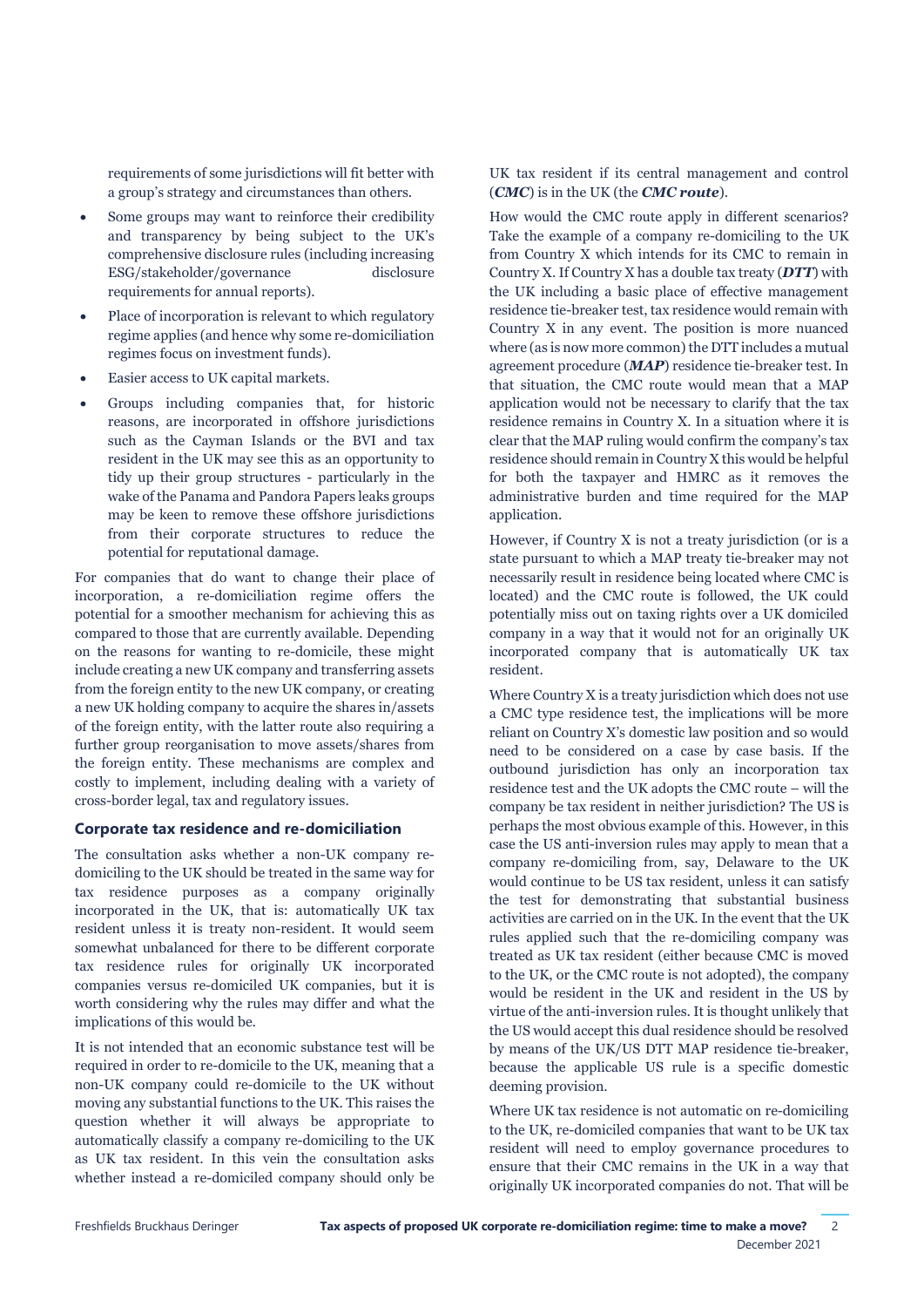straightforward where assets and functions of the company are also moving to the UK and the company's activities are UK focussed, but gets more difficult when there is an international element to the activities and functions of the company. In such case, care would be needed to maintain UK CMC which can be burdensome in practice, as recently demonstrated when travelling restrictions imposed during the COVID-19 pandemic caused concerns about being able to maintain CMC in the "correct" jurisdiction.

The corporate tax residence implications of outward redomiciliation will also need to be considered if permitted under the new UK regime. The consultation asks whether, assuming the CMC of the company is outside the UK, the company should cease to be UK tax resident by virtue of the re-domiciliation or continue to be treated as UK tax resident unless and until it is treated as non-UK resident by virtue of a DTT. The latter approach is in line with the treatment of SEs/SCEs that (prior to 31 December 2020) either were incorporated in the UK or moved their registered office to the UK from another member state – in both cases SEs/SCEs remained UK tax resident unless resident elsewhere under the terms of a DTT. HMRC may be in favour of this approach as it potentially keeps these companies within the UK tax net for a longer period of time, but there will be a consistency question if companies that have completed an inbound re-domiciliation are only UK resident if CMC is in the UK, whereas (potentially) companies that have re-domiciled out of the UK are still UK tax resident despite neither incorporation nor CMC being in the UK.

#### **SDRT**

On stamp duty reserve tax (*SDRT*), the consultation notes simply that the Government is considering the implications, including whether any anti-avoidance measures could be needed for any outward redomiciliation regime.

SDRT is chargeable (broadly) on shares and securities issued by a company incorporated in the UK or registered in the UK. On that basis, one might expect that, without legislation changing the position, shares or securities of a company which re-domiciles to the UK would then become chargeable securities for SDRT purposes.

The consultation notes that one aim of the new regime would be to enable companies to access the UK's worldleading capital markets as UK firms. Currently, foreign incorporated entities must list in the UK through a Depositary Interest (*DI*) structure. One assumes the plan is that following a re-domicile to the UK the entity's shares will be capable of a direct listing. DIs are subject to their own SDRT regime: DIs in respect of "foreign securities" are not chargeable securities for SDRT purposes (the need for this rule is based on the premise that the DI would otherwise be subject to UK SDRT on the basis that it is a

security which itself is issued/registered in the UK). The definition of "foreign securities" for these purposes is a rare case of tax residency being relevant to SDRT treatment: the securities are not foreign if the entity is incorporated in the UK, the shares are registered in the UK, or the company's CMC is exercised in the UK. Unless a policy decision is made to take the shares of re-domiciled companies out of SDRT, one would expect that re-domiciling to the UK would result in the shares then becoming chargeable securities for SDRT purposes, and any existing DIs also becoming chargeable securities for SDRT purposes. Any policy decisions in this area would need to take account of the DI regulations inclusion of residency as a factor in determining taxability.

It is worth highlighting that in respect of shares, SDRT chargeability will be relevant both to the 0.5% SDRT charge on transfers, but also to the 1.5% SDRT regime in respect of clearance services and depositary receipts services (the scope and future of which has been the subject of considerable uncertainty following EU case law).

#### **Loss importation**

On a defensive note, the consultation raises a concern about "loss importation" where the concern is expressed to be "non-UK resident companies becoming UK resident in order to set foreign losses against the UK profits of other group companies under the UK's group relief provisions". The consultation alludes to certain provisions which it says already exist in this area, including the rules on dual resident investment companies, and the rules which prevent the use of trade losses from a trade wholly overseas against wider total profits of the entity or its group (see ss 37(5), 45A(3)(b), 99, 100 and 109 CTA 2010). We can see that HMRC's general concern might be that the redomiciliation proposals could make it slightly easier to now bring companies and businesses that generate loss reliefs within the scope of corporation tax.

A slightly different form of loss importation would occur if a company somehow brought particular assets within the scope of UK tax on a migration with a cost basis for tax purposes in excess of their market value. This behaviour is the target of the "imported loss" rule for loan relationships in s 327 CTA 2009. However, we think this sort of importation is quite a remote risk, provided the rules on cost basis when companies migrate do not allow for a UK cost basis *in excess* of market value (see below).

Finally, we would note that it is not currently the case that a company that migrates to the UK (e.g. via changing its CMC) can "convert" accrued foreign tax losses into UK corporation tax losses. It is worth asking whether this *should* be possible – the ability to use foreign carried forward losses in the UK could be quite significant in whether (for example) a start-up was able to come to the UK using the new re-domiciliation rules. However, we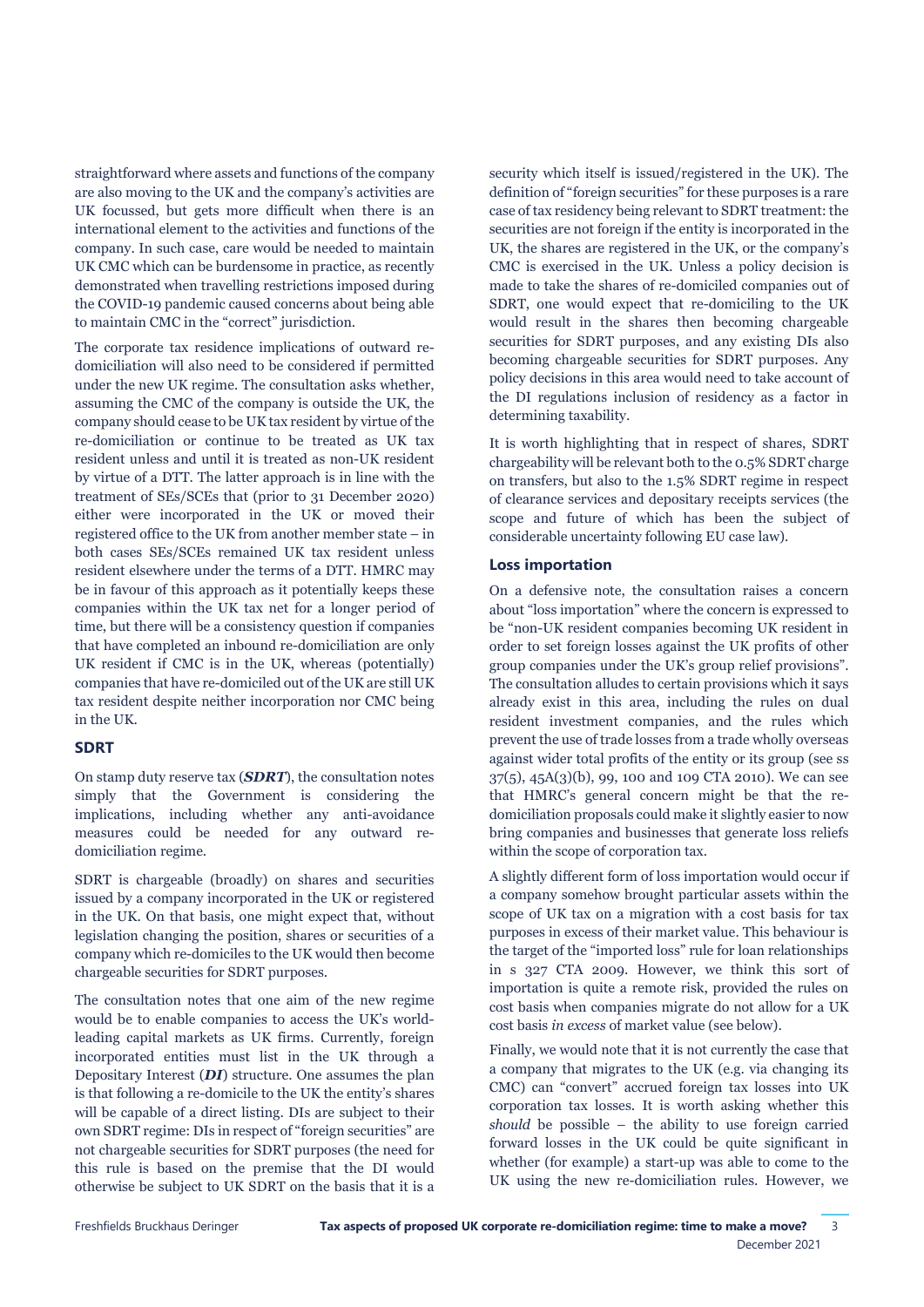expect that would be a step too far, given HMRC's defensiveness in this area.

#### **Base cost of assets on inward re-domiciliation**

The consultation invites comment on potential changes to the rules on the base cost of capital gains and intangible assets on an inward migration. Currently, when these rules apply on a migration of a company's tax residence to the UK, the rules are not wholly consistent.

For chargeable assets within the capital gains rules, normal historic base cost will generally apply, unless an asset has been subject to an "EU exit tax charge" – one implementing the exit charge provisions of the EU Anti-Tax Avoidance Directive – in which case the company will be treated as acquiring the asset at its market value on the date that it became subject to corporation tax (s 184J TCGA 1992).

In the same situation, intangible assets are generally treated as acquired for its accounting value, noting that HMRC's view is that most internally generated goodwill and intangible assets cannot be capitalised and therefore have a book value of nil. Although again this is dependent on the intangible asset being subject to an EU exit tax charge in which case the company is regarded as having acquired the asset for its market value (ss 863 and 863A CTA 2009).

It would seem more logical if a market value base cost was given in each case. However, if a requirement for a foreign market value exit charge is maintained, it makes sense post-Brexit that this should be widened to include non-EU exit charges.

The rules in this area seem all the more inconsistent if one compares these results to the position that could be obtained (generally a market value tax basis) if the same assets were sold to a new UK company – which is an alternative that groups might employ to achieve a similar effect to a re-domiciliation. In such a case, no corresponding exit charge (EU or otherwise) is currently required.

There are also the rules for other kinds of assets, including loan relationships and assets eligible for capital allowances, where the tax values on migration could be made more consistent (that is, more consistent with the rules on other kinds of assets like intangibles, and more consistent with the treatment of a sale of the assets to a new connected UK company).

It is worth noting that the decision whether to move tax residence to the UK along with corporate domicile may (very commonly) need to take into account market value exit charges from the company's current jurisdiction of tax residence. Such exit charges may make a migration of tax residence very similar in that regard to a transfer of the assets to a new connected UK company.

#### **Tax treatment of shareholders**

The consultation invites comments on the personal tax treatment of shareholders in a migrated company. In this area, it should be clarified whether shares in a company which migrates to the UK will retain their old situs or would become UK situs assets – this will be significant for the capital gains and inheritance tax consequences of non-UK domiciled shareholders. Fundamentally though, the opportunity for companies to migrate to the UK, without needing, for example, complex share for share exchange transactions to insert a new UK holding company, is likely to be a welcome simplification for their shareholders.

#### **Other points**

One area not mentioned in the consultation is the question of "source". For instance, would the interest payments of a company which has re-domiciled to the UK change from non-UK source to UK-source simply as a result of the redomiciliation? How will that be taken into account in the, often difficult to apply in practice, multi-factorial balancing act one is required to undertake in determining UK source?

Finally, it is noteworthy that in the proposed conditions to re-domicile, one suggestion is that the company be required to prepare a report - attested by the directors that explains the full legal and economic impacts of the transfer and implications for key stakeholders. Whilst a listed group re-domiciling to the UK will naturally expect to communicate publicly with its shareholders on the implications of the move, and for directors to be comfortable on such communication, a separate formal report attested by directors for every company (including unlisted companies) would be interesting to deal with. Presumably, tax consequences would be both legal and economic and therefore this report may well require a detailed explanation of the tax implications for both the company and its shareholders. Potentially this will be useful/relevant to HMRC's approach to any anti-avoidance provisions - including if such a report is necessary in relation to any outbound re-domiciliation regime.

#### **Next steps**

The proposals in the consultation raise of number of significant issues from both a corporate law and tax perspective and a limited number of these tax issues are covered in this article. Further work will be required to ensure that all key tax issues are identified and addressed. Key policy decisions on both corporate and tax points will need to be made to be able to progress the introduction of a UK re-domiciliation regime, but the additional flexibility that this regime will bring is to be welcomed.

*This briefing was originally published in Tax Journal on 3 December 2021.*